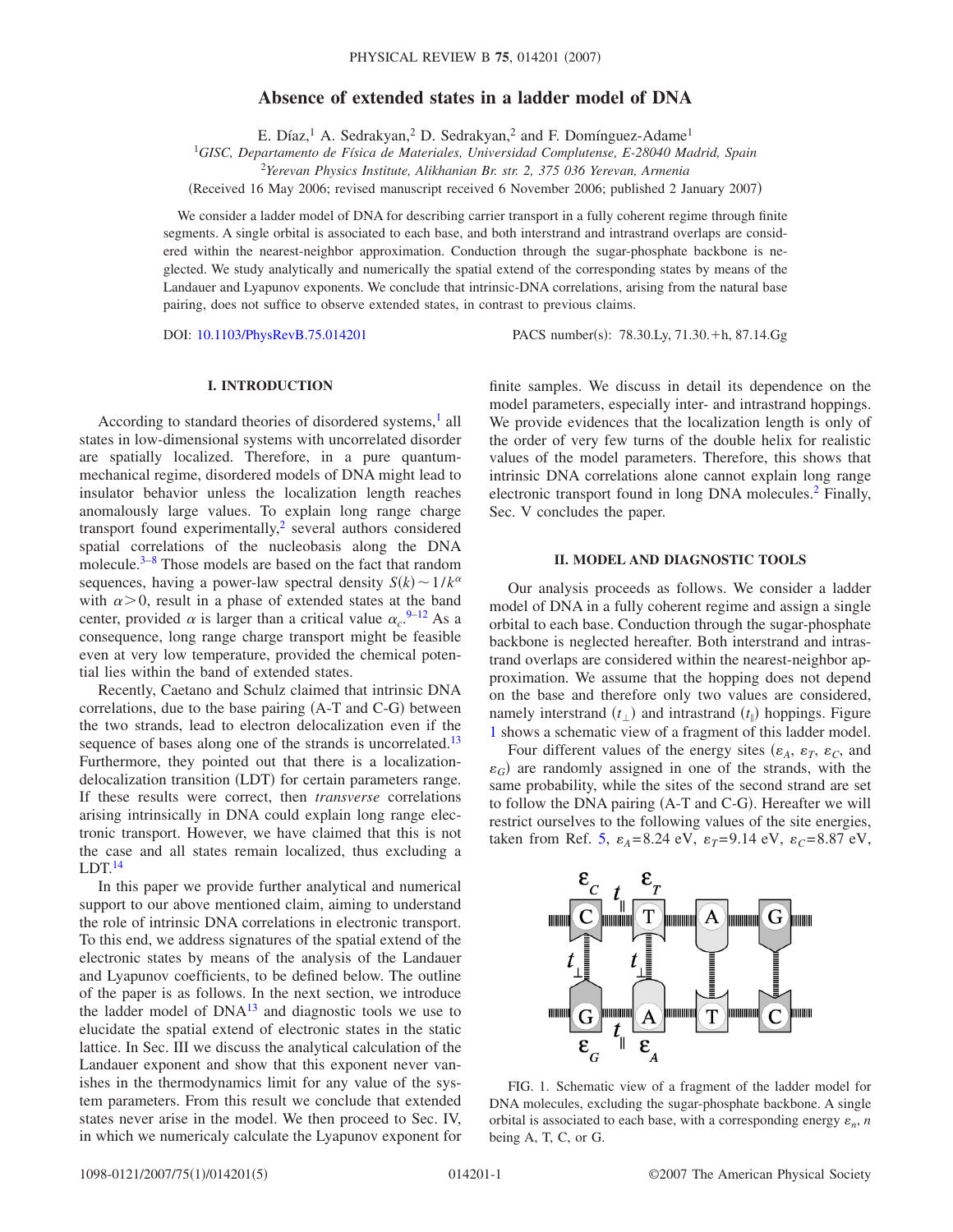$\varepsilon_G$ =7.75 eV. The same site energy values were taken in Ref. [13.](#page-4-6) As a consequence, only three parameters remain in the model, namely  $t_{\perp}$ ,  $t_{\parallel}$ , and *N*, the number of base pairs. We will show below that the spatial extend of the states strongly depends on  $t_{\perp}$  and  $t_{\parallel}$ , but never goes to infinity in the thermodynamics limit  $(N \rightarrow \infty)$ .

The model considered by Caetano and Schulz, $^{13}$  presented above, assumes negligible effects from the backbone of sugar phosphate. Previous works demonstrate that the backbone could strongly affect charge transport along the overlapping  $\pi$  orbitals of the basis. In this regard, Cuniberti *et al.* observed that the backbone opens a semiconducting gap in poly(G)-poly(C) DNA, $^{15}$  that manifests itself through the *I*-*V* characteristic[.16](#page-4-10) The lattice model including the backbone can be easily mapped onto a ladder model similar to that presented above, with energy-dependent hoppings.<sup>17</sup> Therefore, following Caetano and Schulz, $13$  for the sake of simplicity we will not consider backbone effects hereafter.

Once the model has been established, we can write down the equation for the amplitudes at different bases. Let us denote these amplitudes as  $\psi_n^{(\sigma)}$ , where  $\sigma = 1, 2$  runs over the two strands and *n*=1,2,...,*N* denotes the position of the bases at each strand. According to the model introduced above, the equations for the amplitudes are readily found to be

$$
E\psi_n^{(1)} = \varepsilon_n^{(1)}\psi_n^{(1)} + t_{\parallel}(\psi_{n+1}^{(1)} + \psi_{n-1}^{(1)}) + t_{\perp}\psi_n^{(2)},
$$
 (1a)

$$
E\psi_n^{(2)} = \varepsilon_n^{(2)}\psi_n^{(2)} + t_{\parallel}(\psi_{n+1}^{(2)} + \psi_{n-1}^{(2)}) + t_{\perp}\psi_n^{(1)}.
$$
 (1b)

Here  $\varepsilon_n^{(\sigma)}$  takes one of the four values of the site energies, according to the constraints presented above.

The equation for the amplitudes can be cast in a compact form by using  $4 \times 4$  transfer matrices. To this end, let us introduce the 4-vector

$$
\Phi_n \equiv (\psi_n^{(1)}, \psi_n^{(2)}, \psi_{n-1}^{(1)}, \psi_{n-1}^{(2)})^t,\tag{2a}
$$

where the superscript *t* indicates the transpose. Defining the following  $2 \times 2$  matrix

$$
M_2^{(n)} \equiv \begin{pmatrix} \frac{E - \varepsilon_n^{(1)}}{t_{\parallel}} & -\frac{t_{\perp}}{t_{\parallel}}\\ -\frac{t_{\perp}}{t_{\parallel}} & \frac{E - \varepsilon_n^{(2)}}{t_{\parallel}} \end{pmatrix},\tag{2b}
$$

we arrive at the transfer-matrix equation  $\Phi_{n+1} = T_n \Phi_n$ , with

$$
T_n \equiv \begin{pmatrix} M_2^{(n)} & -\mathcal{I}_2 \\ \mathcal{I}_2 & \mathcal{O}_2 \end{pmatrix},\tag{2c}
$$

where  $\mathcal{I}_2$  and  $\mathcal{O}_2$  are the unity and null  $2 \times 2$  matrices, respectively. One can easily find out, that the  $4 \times 4$  transfer matrix  $T_n$  satisfies the condition  $T_n^{\dagger} J T_n = J$  with

$$
J = \begin{pmatrix} 0 & 0 & -i & 0 \\ 0 & 0 & 0 & -i \\ i & 0 & 0 & 0 \\ 0 & i & 0 & 0 \end{pmatrix},
$$
 (3)

<span id="page-1-0"></span>which means that  $T_n$  belong to the  $SU(2, 2)$  group. It is to be noticed that only four transfer matrices appear in DNA due to the intrinsic pairing (see Fig.  $1$ ), and they will be denoted as  $T_{n,AT}$ ,  $T_{n,TA}$ ,  $T_{n,CG}$ ,  $T_{n,GC}$  for the sake of clarity.

The electronic properties can be described by the full transfer matrix  $M_N = \prod_{n=N} T_{n,ij}$  and the Lyapunov exponents,  $\gamma_{\rm Ly},$ the eigenvalues of the limiting matrix  $\lim_{N\to\infty}$  ln  $(\mathcal{M}_N \mathcal{M}_N^{\dagger})^{1/2N}$ , provide information about the localization length of the states, assuming exponential localization.<sup>18</sup> Here  $i, j \in \{A, T, G, C\}$  and length is measured in units of the base separation along a single strand (3.1 nm). Due to the self-averaging property they can be calculated by taking the product of random transfer matrices over a long system. Similarly, in the Landauer exponent  $\gamma_{L_a}(N) = \ln \langle ||\Pi_{n=N}^1 T_{n,ij}|| \rangle^{1/N}$  (hereafter  $\langle \cdots \rangle$  denotes ensemble averages) is twice the largest Lyapunov exponent near the critical region in one-dimensional systems<sup>19[,20](#page-4-14)</sup> and can be calculated analytically following the technique developed in Refs. [21](#page-4-15)[–23.](#page-4-16) In quasi-one-dimensional chains, as in the ladder system under consideration, both exponents again exhibit the same critical behavior (the critical indices are the same), but their ratio can be different from 2.

# **III. LANDAUER EXPONENT**

In Refs. [21–](#page-4-15)[23](#page-4-16) it was shown that the Landauer resistance and the corresponding exponent can be calculated exactly. To this end, the direct product  $\mathcal{M}_N \otimes \mathcal{M}_N^{\dagger}$  of the fundamental representations of transfer matrices of the  $SU(1,1)$  group is reduced to the adjoint one. We apply this technique here for the group  $SU(2, 2)$ . In order to calculate this direct product exactly, we use the known representation of the permutation operator via generators  $\tau^{\mu}(\mu=1,\ldots,15)$  of the *sl*(4) algebra as  $P = (1/4)(\mathbb{I} \otimes \mathbb{I} + \tau^{\mu} \otimes \tau^{\mu})$ . Thus the matrix elements satisfy

$$
\delta_{\alpha_1}^{\alpha_2} \delta_{\beta_1}^{\beta_2} = \frac{1}{4} \Big[ \delta_{\alpha_1}^{\beta_2} \delta_{\beta_1}^{\alpha_2} + (\tau^{\mu})_{\alpha_1}^{\beta_2} (\tau_{\mu})_{\beta_1}^{\alpha_2} \Big], \tag{4}
$$

<span id="page-1-1"></span>where we assume summation in the repeated indices  $\mu$ . Among generators  $\tau^{\mu}$  there is one, which coincides with the metric *J* defined in ([3](#page-1-0)). We denote the corresponding index  $\mu$ as *J*, namely  $\tau^J = J$ .

Multiplying ([4](#page-1-1)) by  $T_j$  and  $T_j^{\dagger}$  from the left- and right-hand sides, respectively, one can express the direct product of  $T_j$ and  $T_j^{\dagger}$  via their adjoint representation

$$
(T_j)_{\alpha'}^{\alpha}(T_j^{\dagger})_{\beta}^{\beta'} = \frac{1}{4}(J)_{\beta}^{\alpha}(J)_{\alpha'}^{\beta'} + \frac{1}{4}(\tau^{\mu}J)_{\alpha'}^{\beta'}\Lambda_j^{\mu\nu}(J\tau^{\nu})_{\beta}^{\alpha}.
$$
 (5)

Here the adjoint representation  $\Lambda_n$  of  $T_n$  is defined by

$$
\Lambda_n^{\mu\nu} = \frac{1}{4} \operatorname{Tr} (T_n \tau^\mu T_n^+ \tau^\nu),\tag{6}
$$

being a  $15 \times 15$  matrix that depends on the parameters of the model at site *n* of both chains.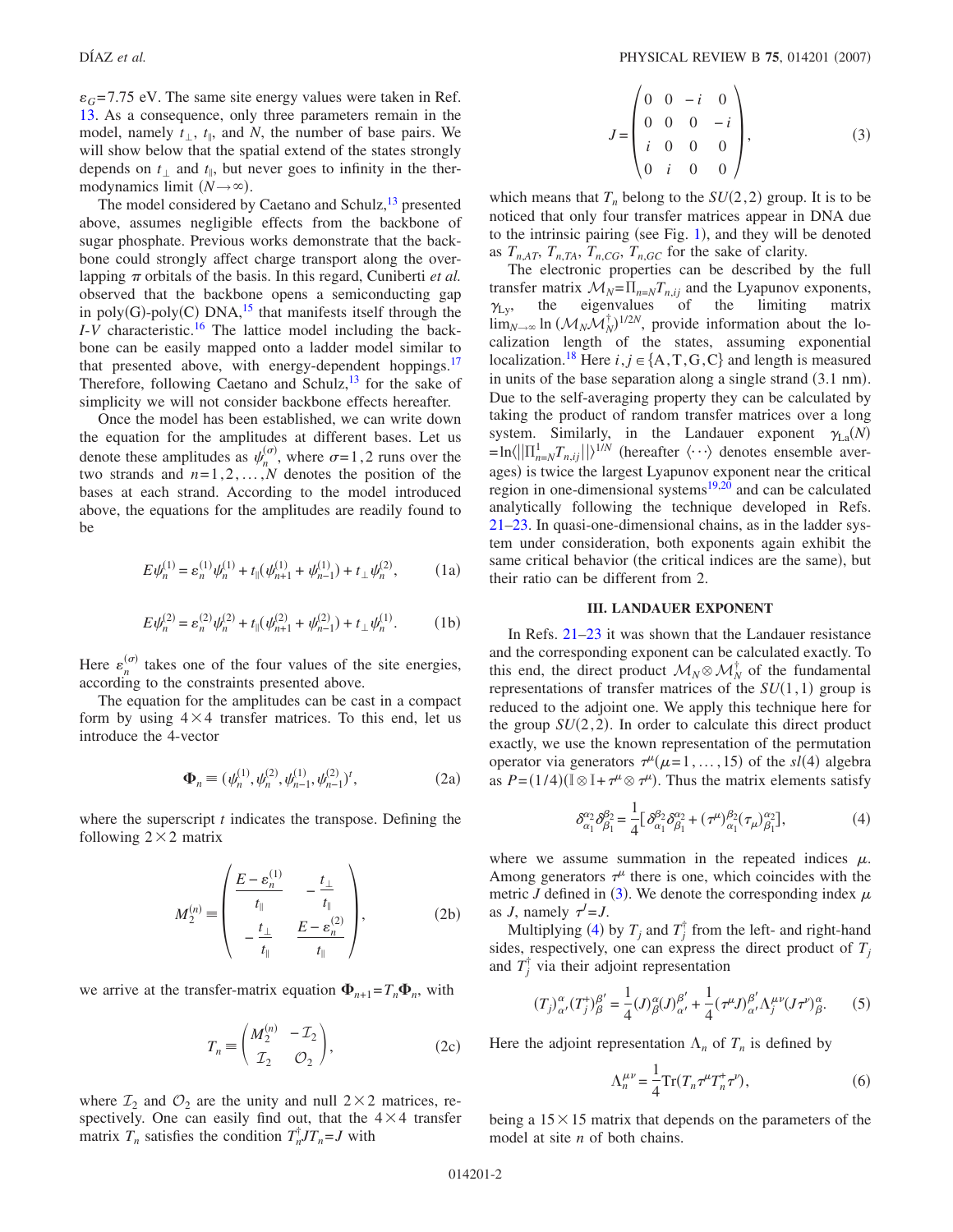<span id="page-2-0"></span>

FIG. 2. 2/3 of Landauer exponent  $\gamma_{La}$  (solid line) and the largest Lyapunov exponent  $\gamma_{Ly}$  (white circles), as a function of energy, for  $t_1 = 0.5$  eV and  $t_1 = 1.0$  eV. The second, smaller Lyapunov exponent (grey circles) is also shown.

To calculate analytically the Landauer exponent, we apply this decomposition to the products of fundamental representations,  $T_n$ 's in  $\mathcal{M}_N$ , and after averaging obtain

$$
\langle \mathcal{M}_N \mathcal{M}_N^{\dagger} \rangle = \frac{1}{4} J \otimes J + \frac{1}{4} (\tau^{\mu} J) \otimes (J \tau^{\nu}) \left( \prod_{j=1}^N \langle \Lambda_j \rangle \right)^{\mu \nu} . \quad (7)
$$

It is then straightforward to get the average over four equivalent substitutions of the base pairs in the random chain

$$
\langle \Lambda^{\mu\nu} \rangle = \frac{1}{4} (\Lambda^{\mu\nu}_{AT} + \Lambda^{\mu\nu}_{TA} + \Lambda^{\mu\nu}_{CG} + \Lambda^{\mu\nu}_{GC}). \tag{8}
$$

The Landauer exponents are the nonnegative eigenvalues of  $\frac{1}{2}$  log( $\Lambda$ ). The condition of the existence of an extended state is equivalent to  $det|\langle \Lambda \rangle - I| = 0$ , and it is a matter of simple algebra to prove that this condition is never met.

Therefore, we come to the conclusion that the system studied by Caetano and Schulz<sup>13</sup> cannot support truly extended states. Consequently, a LDT is not to be observed since all states are spatially localized.

# **IV. LYAPUNOV EXPONENT**

It can be argued that, although the localization length is always finite, as we have demonstrated above, it could be larger than typical sizes used in transport experiments, as those carried out by Porath *et al.*[2](#page-4-1) To quantitatively determine the spatial extend of the electronic states, we have numerically calculated the Lyapunov exponents for different values of the hoppings  $t_{\perp}$  and  $t_{\parallel}$ .

Figure [2](#page-2-0) shows the Landauer and Lyapunov exponents for  $N=4000$ , when  $t_1=0.5$  eV and  $t_1=1.0$  eV. These values of the interstrand and intrastrand hoppings are larger than those usually considered in the literature, $17,24$  $17,24$  but they were used by Caetano and Schulz<sup>13</sup> to provide support to their claim about the extended nature of the states. From Fig. [2](#page-2-0) it becomes clear that neither the largest Lyapunov exponents nor the Landauer one vanish over the whole energy spectrum. Most important, its minimum value is size independent within the numerical accuracy, suggesting the occurrence of

<span id="page-2-1"></span>

FIG. 3. Inverse of the second Lyapunov coefficient for *N* =4000,  $t_{\perp}$ =0.5 eV, and  $t_{\parallel}$ =1.0 eV, when the base pairing is present (solid line) and absent (dashed line).

truly localized states. Notice that the minimum value of these exponents is always much larger than the inverse of the number of base pairs (1/*N*=0.0025), indicating that DNA pairing can hardly explain long range charge transport at low temperature. From the inverse of the minimum value of the second Lyapunov coefficient we can estimate that the localization length is of the order of 80 base pairs (i.e., roughly eight turns of the double helix), therefore being smaller than typical sizes used in experiments.<sup>2</sup>

To elucidate the effects of the base pairing on the localization length, we have also considered the artificial case of ladder models without pairing. In that case, both strands are completely random, allowing for a larger number of possible pairs (e.g., AC or AA). Therefore, the system becomes much more disordered and one could naively expect a dramatic decrease of the localization length, as compared to the system with base pairing. Figure [3](#page-2-1) indicates that this is not the case. The inverse of the second Lyapunov exponent remains almost unchanged over a large region of the energy spectrum, except close to the two resonances at about 6.4 eV and 10.6 eV. At resonances the localization length is reduced by a factor 2.5 at most when the pairing constraint is relaxed. In any event, resonances still appear so they cannot be associated to base pairing.

<span id="page-2-2"></span>We claimed that the spatial extend of states strongly depends on the hopping parameters, <sup>14</sup> and those considered in



FIG. 4. Inverse of the second Lyapunov coefficient for *N* =4000 and two sets of hopping parameters, indicated on the legend box. Notice the scaling factor indicated on the lower curve.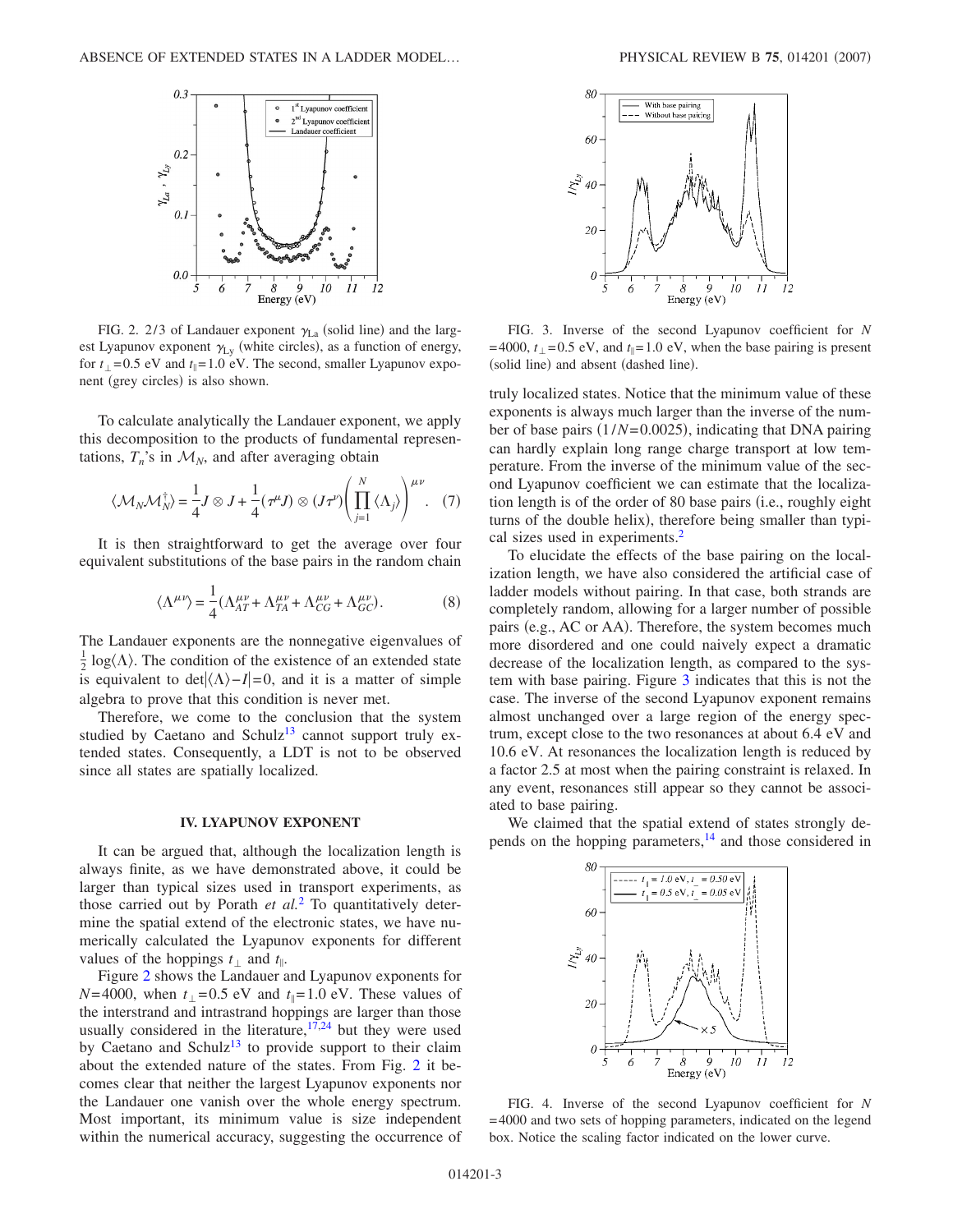<span id="page-3-0"></span>

FIG. 5. (Color online) Maximum localization length for *N* =4500 as a function of the hopping parameters,  $t_{\perp}$  and  $t_{\parallel}$ . Notice that the localization length is much smaller than the system size even for high values of the hopping parameters.

Ref. [13](#page-4-6) seem to be larger as compared to those values widely admitted in the literature[.17,](#page-4-11)[24](#page-4-17) Higher hoppings lead to a *less effective* disorder and higher localization lengths are to be expected. We have calculated the inverse of the second Lyapunov exponent for more realistic values of the hopping parameter and checked that this claim is indeed correct (see Fig. [4](#page-2-2)). For instance, for  $t_{\perp} = 0.05$  eV and  $t_{\parallel} = 0.5$  eV (see Ref. [17](#page-4-11)) the localization length at the center of the band is reduced by a factor 5 as compared to the case shown in Fig. [1,](#page-0-0) while an even larger decrease is noticed at resonances. Therefore, we come to the conclusion that hopping is a more important mechanism for delocalization than base pairing in this ladder model.

In order to reach a quantitative picture of the influence of the hopping parameters on the localization length, we have obtained the minimum Lyapunov exponent for realistic values of the hopping parameters, namely for  $t_1$  and  $t_{\parallel}$  less than 1.0 eV. Figure  $5$  shows the maximum localization length (inverse of the lowest Lyapunov coefficient for all energies) as a function of the hopping parameters,  $t_{\perp}$  and  $t_{\parallel}$ . We observe that the maximum localization length is always much smaller than the system size used in the simulations  $(N=4500)$ , although its magnitude depends smoothly on the particular set of hoppings  $t_{\perp}$  and  $t_{\parallel}$ , as expected.

Finally, to provide further support to the claim that the localization length remains finite for all values of the hopping parameters, we undertake the study of the time dynamics of electron wave packets. To this end, we solve the timedependent Schrödinger equation to compute the spread of an initially localized wave packet. The procedure is rather standard and the details can be found in Ref. [25.](#page-4-18) In particular we focused on the time-dependent participation number, defined as

$$
P(t) = \left(\sum_{n,\sigma} |\psi_n^{(\sigma)}(t)|^4\right)^{-1}
$$

with the initial condition  $\psi_n^{(\sigma)}(t=0) = (1/\sqrt{2}) \delta_{n,N/2}$  and  $\sigma$  $=1,2$ . The participation number  $P(t)$  is the length over which

<span id="page-3-1"></span>

FIG. 6. (Color online) Saturation value of the participation number *P*sat, normalized to the number of sites 2*N*, as a function of the hopping parameters,  $t_1$  and  $t_{\parallel}$ .

the wave packet spreads at time *t*. In all numerical simulations we find that  $P(t)$  saturates at a value  $P_{\text{sat}}$  much smaller than the system size, even for unrealistic and large hopping parameters. Figure [6](#page-3-1) shows the saturation value of the participation number  $P_{\text{sat}}$ , normalized to the number of sites  $2N$ , as a function of the hopping parameters. In all cases the saturation value normalized to the system size is much smaller than unity.

#### **V. CONCLUSIONS**

We considered a ladder model of DNA for describing electronic transport in a fully quantum-mechanical regime. In this model, a single orbital is assigned to each base, and the sugar-phosphate channels are excluded. Therefore, it is assumed that electronic conduction takes place through orbital overlap at the bases. The sequence of bases of one of the strands is assumed to be totally random, while the sequence of the other strand results from the base pairing A-T and C-G.

We demonstrated analytically and numerically that due to the randomness of the sequence, the states are always localized and a LDT cannot take place, contrary to what is claimed in Ref. [13.](#page-4-6) In particular, we observed that base pairing has negligible effects on the localization length except close to two resonant energies, located at about 6.4 eV and 10.6 eV for  $t_1 = 0.5$  eV and  $t_1 = 1.0$  eV. At these particular energies the localization length is smaller when the pairing constraint is relaxed. Most important, even in the case of base pairing, the largest localization length is much smaller than typical sizes of samples used in various experiments. Therefore, we come to the conclusion that base pairing alone is unable to explain electronic transport at low temperature in DNA.

#### **ACKNOWLEDGMENTS**

Work at Madrid was supported by MEC (Project FIS2006-01485). D.S. and A.S. acknowledges INTAS grant 03-51-5460 for partial financial support.